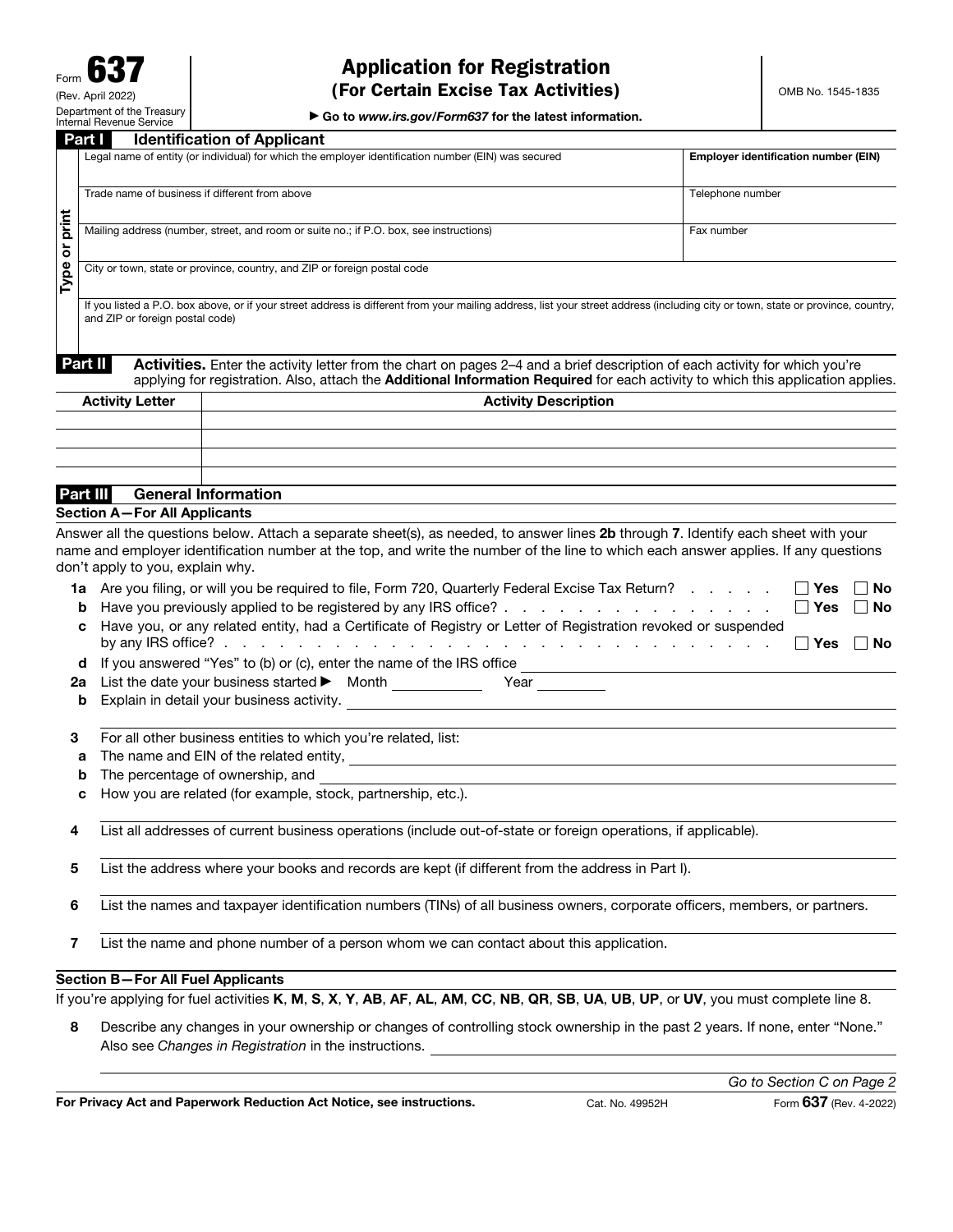#### Section C—For Certain Fuel Applicants

If you're applying for fuel activities K, M, S, or Y, answer each question below by checking the "Yes" or "No" box. If you answer "Yes" to any of these questions, provide a full explanation. Attach additional sheets if needed.

Have you or any related person (see Regulations section 48.4101-1(b)(5)) been:

| 9           | refunded, or credited?                                                                                                                                                                                                                                                                                                                                                                                                                                                                                                                                                                                              | Assessed any penalty under chapter 68 of the Internal Revenue Code (or similar provision of the law of any<br>state) for fraudulently failing to file any return or pay any tax, and the penalty hasn't been wholly abated,<br>Yes<br>de la participat de la participat de la participat de la participat de la participat de la participat de la pa<br>∣ No |  |  |  |  |
|-------------|---------------------------------------------------------------------------------------------------------------------------------------------------------------------------------------------------------------------------------------------------------------------------------------------------------------------------------------------------------------------------------------------------------------------------------------------------------------------------------------------------------------------------------------------------------------------------------------------------------------------|--------------------------------------------------------------------------------------------------------------------------------------------------------------------------------------------------------------------------------------------------------------------------------------------------------------------------------------------------------------|--|--|--|--|
| 10          |                                                                                                                                                                                                                                                                                                                                                                                                                                                                                                                                                                                                                     | Assessed any penalty under chapter 68 of the Internal Revenue Code, and the penalty hasn't been wholly<br><b>Yes</b><br>No                                                                                                                                                                                                                                   |  |  |  |  |
| 11          |                                                                                                                                                                                                                                                                                                                                                                                                                                                                                                                                                                                                                     | Convicted of a crime under chapter 75 of the Internal Revenue Code (or similar provision of the law of any<br>state), or of conspiracy to commit such a crime, and the conviction hasn't been wholly reversed by a court of<br><b>Yes</b><br>∣ No                                                                                                            |  |  |  |  |
| 12          |                                                                                                                                                                                                                                                                                                                                                                                                                                                                                                                                                                                                                     | Convicted, under the laws of the United States or any state, of a felony for which an element of the offense is<br>theft, fraud, or the making of false statements, and the conviction hasn't been wholly reversed by a court of<br>$\sqcap$ Yes<br>∣ No                                                                                                     |  |  |  |  |
| 13          |                                                                                                                                                                                                                                                                                                                                                                                                                                                                                                                                                                                                                     | Assessed any tax under section 4103 (willful failure to pay the tax imposed by section 4041(a)(1) or 4081)<br>∣ ∣ Yes<br>No                                                                                                                                                                                                                                  |  |  |  |  |
| 14          |                                                                                                                                                                                                                                                                                                                                                                                                                                                                                                                                                                                                                     | $\vert$ Yes<br>∣ No                                                                                                                                                                                                                                                                                                                                          |  |  |  |  |
| Sign        | and belief, they are true, correct, and complete.                                                                                                                                                                                                                                                                                                                                                                                                                                                                                                                                                                   | Under penalties of perjury, I declare that I have examined this application, and accompanying schedules and statements, and, to the best of my knowledge<br>Signature <b>Signature</b>                                                                                                                                                                       |  |  |  |  |
| <b>Here</b> |                                                                                                                                                                                                                                                                                                                                                                                                                                                                                                                                                                                                                     | $\frac{1}{\text{Title}}$<br>$\overline{Date}$                                                                                                                                                                                                                                                                                                                |  |  |  |  |
|             |                                                                                                                                                                                                                                                                                                                                                                                                                                                                                                                                                                                                                     | Type or print name below your signature.                                                                                                                                                                                                                                                                                                                     |  |  |  |  |
|             | <b>Activity Letter</b>                                                                                                                                                                                                                                                                                                                                                                                                                                                                                                                                                                                              | <b>Additional Information Required</b>                                                                                                                                                                                                                                                                                                                       |  |  |  |  |
| A           | Manufacturer of gas guzzler<br>1. List all articles you manufactured. Include advertising brochures, if available.<br>automobiles, sport fishing equipment<br>2. List the organizations or businesses (for example, state or local government or school) to which<br>(including fishing rods and fishing poles),<br>you intend to sell articles tax free.<br>fishing tackle boxes, bows, quivers,<br>3. List the monthly volume of tax-free articles you intend to sell. Also, list the monthly volume of<br>broadheads, points, arrow shafts,<br>taxed articles you intend to sell.<br>taxable tires, or vaccines. |                                                                                                                                                                                                                                                                                                                                                              |  |  |  |  |
| В           | 1. List articles you intend to purchase for further manufacturing or for resale for use by the buyer for<br>Buyer of sport fishing equipment<br>(including fishing rods and fishing poles),<br>further manufacturing.<br>fishing tackle boxes, gas guzzler<br>2. List the businesses that you will sell articles to for use in further manufacturing, if applicable.<br>3. List your other types of sales of articles other than for further manufacturing.<br>automobiles, bows, quivers,<br>broadheads, points, or vaccines for<br>further manufacturing or for resale to a<br>buyer for further manufacturing.   |                                                                                                                                                                                                                                                                                                                                                              |  |  |  |  |
| C           | Buyer of taxable tires for use on or in<br>connection with the sale of another<br>article the buyer manufactures and sells<br>(1) for export, (2) to state and local<br>governments, (3) to nonprofit<br>educational organizations, or (4) as<br>supplies for vessels or aircraft.                                                                                                                                                                                                                                                                                                                                  | 1. List the type and weight of the tires you bought.<br>2. List the articles you manufactured (a) on which the tires will be used, or (b) in connection with<br>which the tires will be sold.<br>3. List the organizations or businesses with which you intend to have tax-exempt sales.                                                                     |  |  |  |  |
| D           | Buyer with a place of business in the<br>United States purchasing vaccines, gas<br>guzzler automobiles, taxable tires, sport<br>fishing equipment (including fishing rods<br>and fishing poles), fishing tackle boxes,<br>bows, quivers, broadheads, points, or<br>arrow shafts for export or for resale to a<br>second purchaser for export.                                                                                                                                                                                                                                                                       | 1. List the articles you intend to buy for export or resale to others for export.<br>2. List the businesses to which you intend to sell articles for export.                                                                                                                                                                                                 |  |  |  |  |
| Е           | Buyer (other than state or local<br>government) of gas guzzler automobiles<br>for ambulance, law enforcement, or<br>firefighting.                                                                                                                                                                                                                                                                                                                                                                                                                                                                                   | Provide the general information for all applicants.                                                                                                                                                                                                                                                                                                          |  |  |  |  |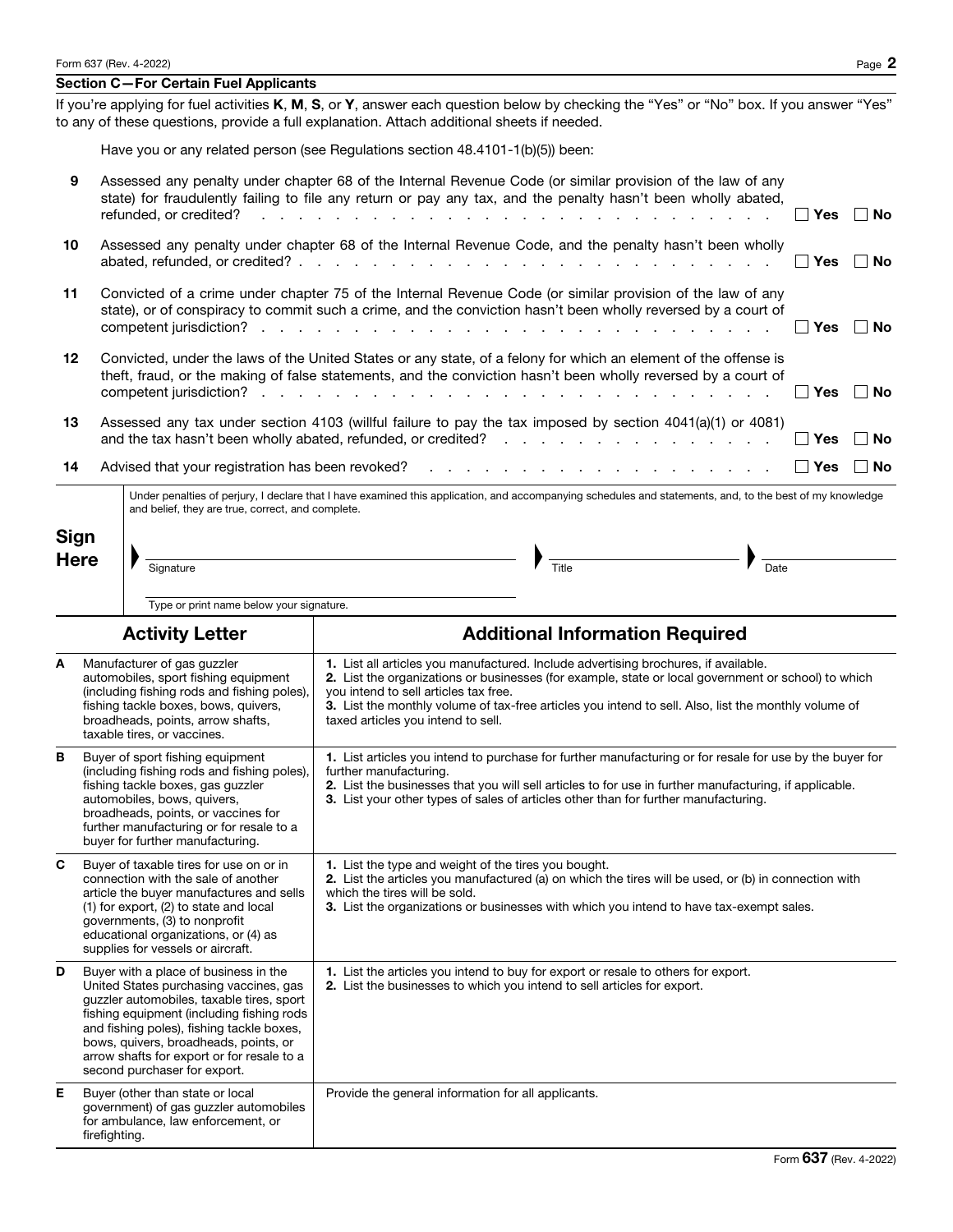|    | <b>Activity Letter</b>                                                                                                                                                                                                                                                                                      | <b>Additional Information Required</b>                                                                                                                                                                                                                                                                                                                                                                                                                                                                                                                                                                                                                 |  |  |  |
|----|-------------------------------------------------------------------------------------------------------------------------------------------------------------------------------------------------------------------------------------------------------------------------------------------------------------|--------------------------------------------------------------------------------------------------------------------------------------------------------------------------------------------------------------------------------------------------------------------------------------------------------------------------------------------------------------------------------------------------------------------------------------------------------------------------------------------------------------------------------------------------------------------------------------------------------------------------------------------------------|--|--|--|
| F  | Nonprofit educational organization, other<br>than a public school, buying taxable<br>tires, certain heavy vehicles, sport<br>fishing equipment (including fishing rods<br>and fishing poles), fishing tackle boxes,<br>bows, quivers, broadheads, points, or<br>arrow shafts for its exclusive use.         | 1. Provide a general description of the type of your educational facility, including faculty, curriculum,<br>and student body.<br>2. Provide a copy of the IRS determination letter granting your exemption from federal income tax.<br>3. List products subject to federal excise tax you bought for the exclusive use of your organization<br>and how the products will be used in the operation of your organization.<br>4. List activities (other than educational) conducted by the organization.                                                                                                                                                 |  |  |  |
| G  | Persons making inventory exchanges of<br>taxable chemicals under section<br>4662(c)(2) or persons selling or buying<br>intermediate hydrocarbon streams under<br>section 4662(b)(10).                                                                                                                       | 1. List the taxable chemicals you exchange. List the intermediate hydrocarbon streams you sell or<br>buy.<br>2. Describe your processing plants, products produced, handling and storage facilities, and<br>processes involving hydrocarbon streams, if applicable.                                                                                                                                                                                                                                                                                                                                                                                    |  |  |  |
| Т. | Buyer (other than nonprofit educational<br>organization or state or local<br>government) of taxable tires for use on<br>certain intercity, local, or school buses.                                                                                                                                          | 1. List types and weights of tires you bought.<br>2. Describe the types of buses (intercity, local, or school) on which the tires are used.<br>3. Describe how the buses are used in the operation of the business.                                                                                                                                                                                                                                                                                                                                                                                                                                    |  |  |  |
| Κ  | Buyer of kerosene for a feedstock<br>purpose.                                                                                                                                                                                                                                                               | List the type of kerosene you purchased, and describe the product and manufacturing process for<br>which the kerosene will be used as a feedstock.                                                                                                                                                                                                                                                                                                                                                                                                                                                                                                     |  |  |  |
| М  | Blender of gasoline, diesel fuel<br>(including a diesel-water fuel emulsion),<br>or kerosene, producing a taxable fuel<br>outside the bulk transfer/terminal<br>system, including blenders of alcohol<br>fuel mixtures, alternative fuel mixtures,<br>biodiesel mixtures, and renewable<br>diesel mixtures. | 1. List the products you bought or produced for blending with gasoline, diesel fuel, or kerosene.<br>2. List the annual volume of products you bought for blending.<br>3. List the annual volume of blended taxable fuel you produced.                                                                                                                                                                                                                                                                                                                                                                                                                 |  |  |  |
| Q  | First retail seller of certain heavy<br>vehicles.                                                                                                                                                                                                                                                           | 1. Describe the heavy vehicles you intend to sell.<br>2. Describe the exempt sales of the heavy vehicles you intend to make.                                                                                                                                                                                                                                                                                                                                                                                                                                                                                                                           |  |  |  |
| s  | Enterer, position holder, refiner, terminal<br>operator, or throughputter of gasoline,<br>diesel fuel (including a diesel-water fuel<br>emulsion), or kerosene, or industrial user<br>of gasoline.                                                                                                          | 1. List the annual volume of gasoline, diesel fuel, and kerosene you entered into the United States or<br>produced.<br>2. List the locations and a description of your refineries, terminals, and pipelines.<br>3. List the names and addresses of any person(s) who will be acting for you as an agent or broker in<br>entering, buying, selling, or transporting any fuel.<br>4. List the business entities to whom you sell and with which you buy, trade, transfer, or exchange<br>any gasoline, diesel fuel, and kerosene.<br>5. Provide the annual volume of gasoline, diesel fuel, and kerosene you buy, sell, trade, transfer, or<br>exchange. |  |  |  |
| v  | Manufacturer, importer, or buyer of<br>ozone-depleting chemicals (ODCs) for<br>export.                                                                                                                                                                                                                      | 1. List the ODCs you import or manufacture for export.<br>2. List the companies from which you buy ODCs for export.<br>3. List the number of pounds for each type of ODC you exported in this calendar year and an<br>estimate for next calendar year.<br>4. List your export locations, and list your production allowance, consumption allowance, export<br>allowance, and export percentage as set by the Environmental Protection Agency.                                                                                                                                                                                                          |  |  |  |
| X  | Pipeline operator or vessel operator<br>(including certain deep-draft vessels)<br>within the bulk transfer/terminal system.                                                                                                                                                                                 | 1. Schematic or map of your pipeline locations.<br><b>2.</b> Names and addresses of facilities served by your pipeline or vessel.<br>3. Number, description, and capacities of your vessels used to transport taxable fuel.                                                                                                                                                                                                                                                                                                                                                                                                                            |  |  |  |
| Υ  | Buyer of kerosene for its use in<br>commercial aviation (other than foreign<br>trade).                                                                                                                                                                                                                      | 1. List the quantity, types, and gross take-off weights of all aircraft you own and/or operate. Include<br>the countries of registration. Aircraft that you operate but that are owned by other persons should be<br>clearly designated. Information should be included as to the operating arrangements.<br>2. List the average number of operating hours (per month) of each aircraft that is listed in item 1.<br>Show the number of hours for commercial aviation (other than foreign trade) and noncommercial<br>aviation.<br><b>3.</b> If you maintain kerosene storage facilities, list the location and capacity of each facility.             |  |  |  |
|    | AB Producers and importers of<br>agri-biodiesel.                                                                                                                                                                                                                                                            | 1. List the annual volume of agri-biodiesel you produced in or entered into the United States.<br>2. List the locations and a description of your production facilities.<br>3. List the names and addresses of any person(s) who will be acting for you as an agent or broker in<br>entering, buying, selling, or transporting any agri-biodiesel.<br>4. List the business entities to whom you sell and with which you buy, trade, transfer, or exchange<br>any agri-biodiesel.<br>5. Provide the annual volume of agri-biodiesel you buy, sell, trade, transfer, or exchange.                                                                        |  |  |  |
|    | <b>AF</b> Producers and importers of alcohol.                                                                                                                                                                                                                                                               | 1. List the annual volume of alcohol you produced in or entered into the United States.<br>2. List the locations and a description of your production facilities.<br>3. List the names and addresses of any person(s) who will be acting for you as an agent or broker in<br>entering, buying, selling, or transporting any alcohol.<br>4. List the business entities to whom you sell and with which you buy, trade, transfer, or exchange<br>any alcohol.<br>5. Provide the annual volume of alcohol you buy, sell, trade, transfer, or exchange.                                                                                                    |  |  |  |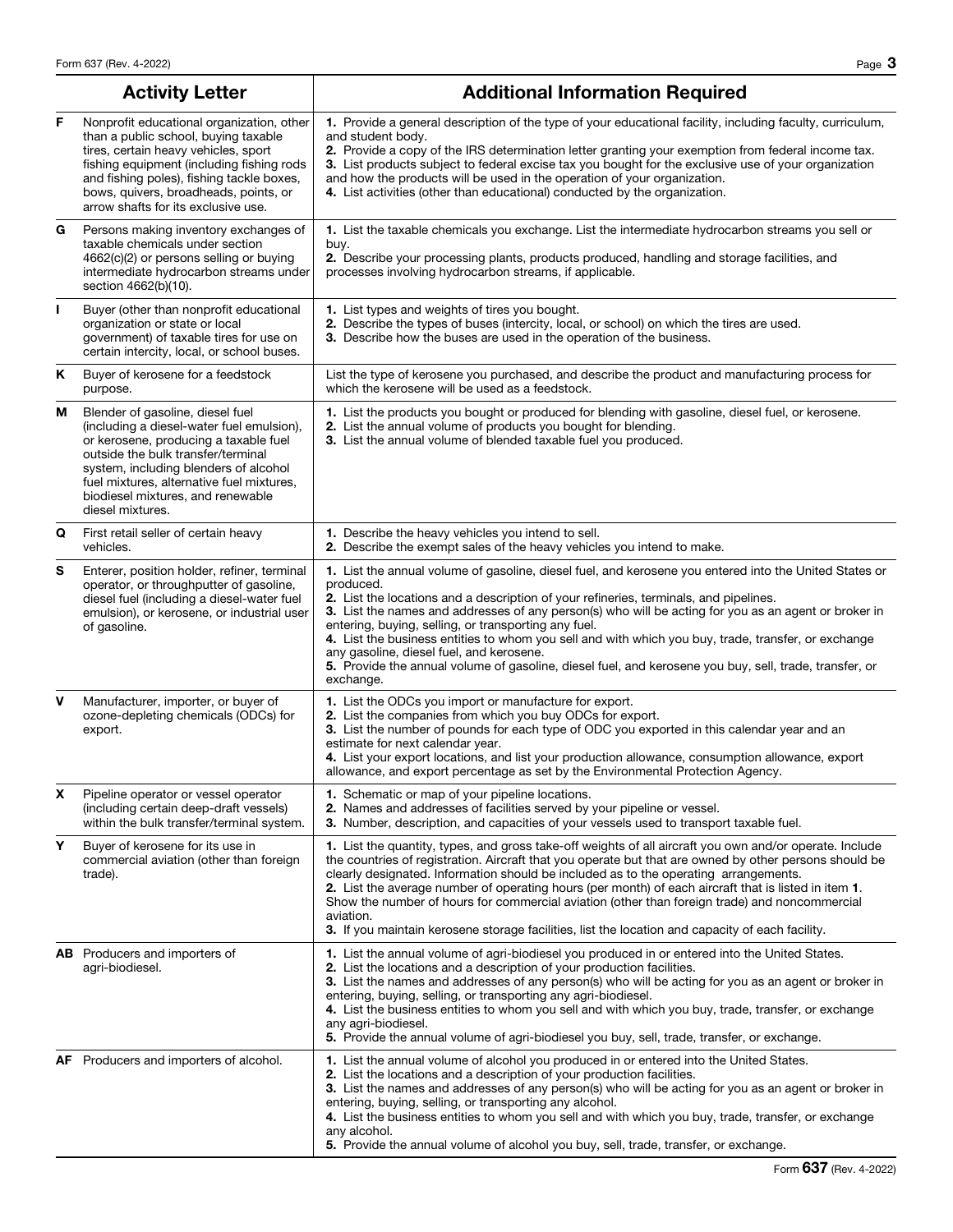| <b>Activity Letter</b>                                                                                                                                                                                                                                                                                                                                            | <b>Additional Information Required</b>                                                                                                                                                                                                                                                                                                                                                                                                                                                                                                                                                                                                                                                                                                                                                                                                                        |
|-------------------------------------------------------------------------------------------------------------------------------------------------------------------------------------------------------------------------------------------------------------------------------------------------------------------------------------------------------------------|---------------------------------------------------------------------------------------------------------------------------------------------------------------------------------------------------------------------------------------------------------------------------------------------------------------------------------------------------------------------------------------------------------------------------------------------------------------------------------------------------------------------------------------------------------------------------------------------------------------------------------------------------------------------------------------------------------------------------------------------------------------------------------------------------------------------------------------------------------------|
| <b>AL</b> Alternative fueler that sells for use or<br>uses alternative fuel as a fuel in a motor<br>vehicle or motorboat.                                                                                                                                                                                                                                         | Provide the general information for all applicants.                                                                                                                                                                                                                                                                                                                                                                                                                                                                                                                                                                                                                                                                                                                                                                                                           |
| <b>AM</b> Alternative fueler that produces an<br>alternative fuel mixture that is sold for<br>use or used in the alternative fueler's<br>trade or business.                                                                                                                                                                                                       | Provide the general information for all applicants.                                                                                                                                                                                                                                                                                                                                                                                                                                                                                                                                                                                                                                                                                                                                                                                                           |
| <b>BC</b> Qualified blood collector organization<br>buying taxable fuel, taxable tires, and<br>certain heavy vehicles; claiming<br>exemption from the communications<br>tax and heavy highway vehicle use tax;<br>or to claim a credit or payment of<br>certain excise taxes, for its exclusive<br>use in the collection, storage, or<br>transportation of blood. | 1. Provide a general description of your blood collection activity.<br>2. Provide a copy of the IRS determination letter granting you an exemption from federal income tax<br>under section 501(a) as an organization described in section 501(c)(3).<br>3. Provide evidence of your registration with the Food and Drug Administration as a blood collector.                                                                                                                                                                                                                                                                                                                                                                                                                                                                                                 |
| <b>CC</b> Credit card issuer that issues credit<br>cards for sales of taxable fuel to a state<br>or local government for its exclusive use<br>or for sales of gasoline to a nonprofit<br>educational organization for its exclusive<br>use.                                                                                                                       | Provide the general information for all applicants.                                                                                                                                                                                                                                                                                                                                                                                                                                                                                                                                                                                                                                                                                                                                                                                                           |
| <b>NB</b> Producers and importers of biodiesel<br>(other than agri-biodiesel) and renewable<br>diesel.                                                                                                                                                                                                                                                            | 1. List the annual volume of biodiesel and renewable diesel you produced in or entered into the<br>United States.<br>2. List the locations and a description of your production facilities.<br>3. List the names and addresses of any person(s) who will be acting for you as an agent or broker in<br>entering, buying, selling, or transporting any biodiesel and renewable diesel.<br>4. List the business entities to whom you sell and with which you buy, trade, transfer, or exchange<br>any biodiesel and renewable diesel.<br>5. Provide the annual volume of biodiesel and renewable diesel you buy, sell, trade, transfer, or<br>exchange.                                                                                                                                                                                                         |
| <b>QR</b> Qualified retailer of diesel fuel or<br>kerosene sold in Alaska for nontaxable<br>uses.                                                                                                                                                                                                                                                                 | Provide the general information for all applicants.                                                                                                                                                                                                                                                                                                                                                                                                                                                                                                                                                                                                                                                                                                                                                                                                           |
| <b>SB</b> Producers of second generation<br>biofuel.                                                                                                                                                                                                                                                                                                              | 1. List the annual volume of cellulosic biofuel (including second generation biofuel) you produced in<br>the United States.<br><b>2.</b> List the plant material you used to produce the cellulosic biofuel (including second generation<br>biofuel).<br>3. List the locations and a description of your production facilities.<br>4. List the names and addresses of any person(s) who will be acting for you as an agent or broker in<br>buying, selling, or transporting any cellulosic biofuel (including second generation biofuel).<br>5. List the business entities to whom you sell and with which you buy, trade, transfer, or exchange<br>any cellulosic biofuel (including second generation biofuel).<br>6. Provide the annual volume of cellulosic biofuel (including second generation biofuel) you buy, sell,<br>trade, transfer, or exchange. |
| <b>UA</b> Ultimate vendor that sells kerosene for<br>use in aviation.                                                                                                                                                                                                                                                                                             | Provide the general information for all applicants.                                                                                                                                                                                                                                                                                                                                                                                                                                                                                                                                                                                                                                                                                                                                                                                                           |
| <b>UB</b> Ultimate vendor that sells undyed diesel<br>fuel or undyed kerosene for use in<br>certain intercity and local buses.                                                                                                                                                                                                                                    | Provide the general information for all applicants.                                                                                                                                                                                                                                                                                                                                                                                                                                                                                                                                                                                                                                                                                                                                                                                                           |
| <b>UP</b> Ultimate vendor that sells kerosene<br>from a blocked pump.                                                                                                                                                                                                                                                                                             | 1. Describe the blocked pumps you used to sell kerosene in your business.<br>2. List the location of your blocked pumps.                                                                                                                                                                                                                                                                                                                                                                                                                                                                                                                                                                                                                                                                                                                                      |
| <b>UV</b> Ultimate vendor that sells (a) undyed<br>diesel fuel or undyed kerosene to a state<br>or local government for its exclusive use,<br>or (b) gasoline (including aviation<br>gasoline) to a state or local government<br>for its exclusive use or to a nonprofit<br>educational organization for its exclusive<br>use.                                    | Provide the general information for all applicants.                                                                                                                                                                                                                                                                                                                                                                                                                                                                                                                                                                                                                                                                                                                                                                                                           |

Form 637 (Rev. 4-2022)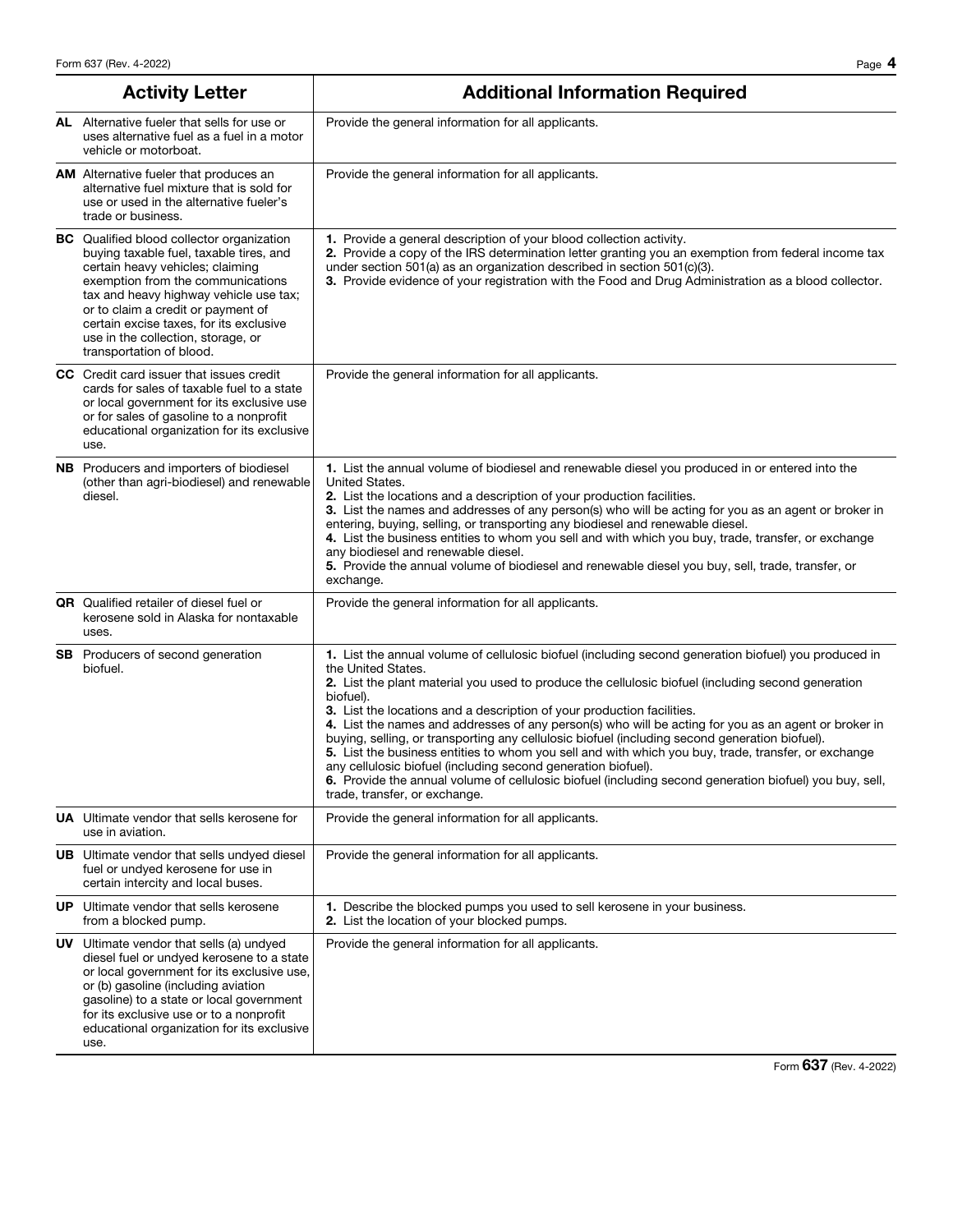Section references are to the Internal Revenue Code unless otherwise noted.

#### Future Developments

For the latest information about developments related to Form 637 and its instructions, such as legislation enacted after they were published, go to *www.irs.gov/Form637*.

## What's New

Reinstatement of activity letter G. The Infrastructure Investment and Jobs Act, section 80201, reinstates the excise taxes imposed on certain chemical substances by sections 4661 and 4671, effective July 1, 2022. Activity letter G is reinstated for persons making inventory exchanges of taxable chemicals under section 4662(c)(2), or persons selling or buying intermediate hydrocarbon streams under section 4662(b)(10). See Notice 2021-66, 2021-52 I.R.B. 901, available at *www.irs.gov/irb/2021-52\_IRB#NOT-2021-66*.

# General Instructions

# Purpose of Form

Use Form 637 to apply for excise tax registration for activities under sections 4101, 4222, 4662, and 4682. See the chart on pages 2–4 for the list of activities. Each business unit that has, or is required to have, a separate EIN is treated as a separate person.

The following persons **must** be registered.

- Pipeline operator or vessel operator: activity letter X.
- Enterers, position holders, refiners, and terminal operators: activity letter S.
- Blenders: activity letter M.

• Producers or importers of alcohol, agri-biodiesel, and biodiesel (including renewable diesel): activity letters AF, AB, and NB, respectively.

• Producers of second generation biofuel: activity letter SB. Current CB registrants will not need to reapply for new SB registrations.

Pub. 510, Excise Taxes, has more information regarding registrations.

# Penalty

The penalty for failure to register, if you're required to register, is \$10,000 for the initial failure, and \$1,000 for each day following that you fail to register. The penalty applies unless the failure to register is due to reasonable cause.

#### How To Apply

Complete Form 637 and submit it with the required additional information described on the chart on pages 2–4. You may use additional sheets for your explanations. Write your name and EIN on each sheet you attach. You must send all of the required information or the processing of your application will be delayed. The IRS will ask you for additional information if needed, or you may provide additional information at any time.

The application must be reviewed and approved before you're registered for any activity, and bond may be required. The review may include inspection of your premises during normal business hours without advance notice. If your application is approved, the IRS will issue a Letter of Registration. The letter will include the activities you're registered for, the effective date of the registration, and your registration number. A copy of Form 637 isn't a Letter of Registration. If your application is denied, you will be notified by the IRS in writing, including the reason for the denial.

## Employer Identification Number (EIN)

Enter your EIN. If you don't have an EIN, you may apply for one online by visiting *www.irs.gov/EIN*. You may also apply for an EIN by faxing or mailing Form SS-4, Application for Employer Identification Number, to the IRS.

## P.O. Box

If the post office doesn't deliver mail to your street address and you have a P.O. box, show the box number instead of the street address.

## **Signature**

Form 637 must be signed by a person with authority to bind the applicant.

The authority to bind means the ability to execute agreements that are binding and legally enforceable against the applicant under state law. Form 637 submitted by:

• An individual or sole proprietorship—must be signed by that individual;

• A partnership—must be signed by any one of the general partners;

• A limited liability company (LLC)—must be signed by a person that complies with the federal tax treatment of the LLC; if the LLC is taxed as a partnership, then Form 637 must be signed by a member manager of the LLC; if the LLC is taxed as a corporation, then the rules for corporations must be followed;

• A corporation—must be signed by the president, vicepresident, treasurer, assistant treasurer, chief accounting officer, or any other officer duly authorized to act for the corporation;

• A government agency—must be signed by any person legally authorized to act for the agency;

• A tax-exempt organization—must be signed by any person legally authorized to act for the organization; if the organization is a corporation, the rules for corporations must be followed; if the entity is a trust or other type of entity, those rules must be followed; or

• An estate or trust—must be signed by a fiduciary or authorized representative.

#### Where To Apply

Fax Form 637 to 855-887-7735 or send to:

Department of the Treasury Internal Revenue Service Excise Operations Unit—Form 637 Mail Stop 5701G Cincinnati, OH 45999

# Changes in Registration

If an IRS office has issued you a Certificate of Registry or a Letter of Registration that is still in effect for an activity, you don't have to reapply for registration for that activity unless notified to do so. However, see *Reregistration for fuel activities under section 4101*, later. To confirm the status of a registration, visit *https://apps.irs.gov/app/exciseTax/*. To apply for another activity or to cancel a registration, you must contact the IRS office in which you're registered.

Notify the IRS office within 10 days if any information submitted with an application changes. This includes, but isn't limited to, address changes or changes in business activities. A registrant may not sell, lease, or otherwise allow another person to use its registration.